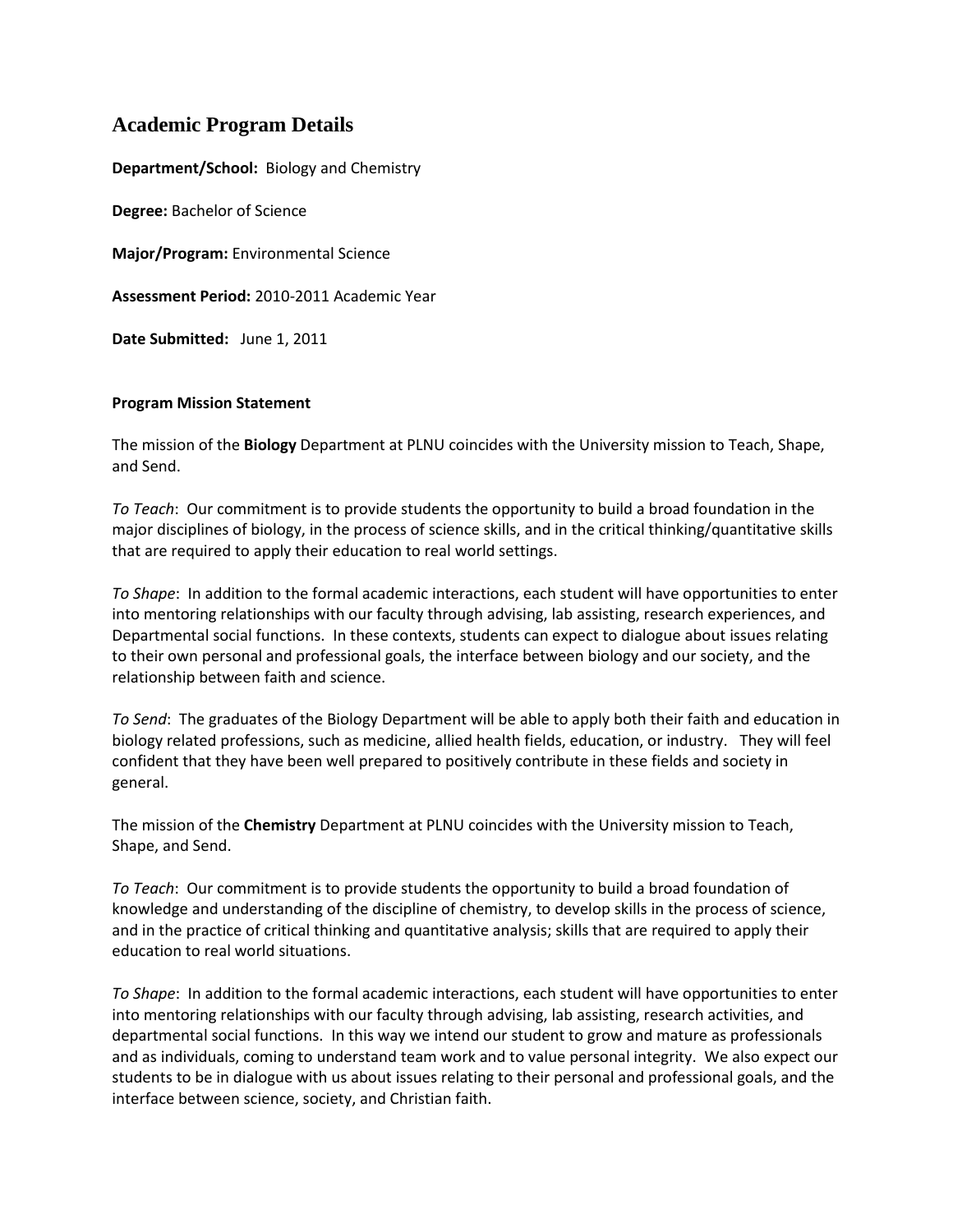*To Send*: The graduates of this department will be able to apply both their faith and scientific understanding to addressing real world problems in professions, such as medicine, allied health fields, education, and industry. They will feel confident that they are well prepared to make positive contributes in their world.

## **Outcome1**

## **Program Intended Educational Outcome**

Students will demonstrate an understanding of the process of science, and of the concepts and theories of biology across a broad range of organizational levels: molecular, cellular, organismal, and ecological.

## **Means for Assessment and Criteria for Success**

1.a. Students will take the ETS Major Fields Test in Biology as part of the capstone course in biology, Biology 497, Biology Seminar. The overall group mean on the ETS exam will be  $375<sup>th</sup>$  percentile and at least 50% of our students will have an overall score<sup>3</sup> 60<sup>th</sup> percentile. Additionally, the same criteria established for the overall ETS score will be applied to each of the 4 sub-disciplines, which are *Cell*, *Genetic & Molecular*, *Organismal*, and *Population, Ecological, & Evolutionary Biology*.

1.b. In conjunction with the development of students' content knowledge and process of science skills, students' quantitative skills should also develop throughout the program. We use the ETS assessment indicator for quantitative skills to verify that these skills are in place by the time our students finish their education at PLNU. Since the Assessment indicator data is only given for the institution as a whole, this will be an average measure of how our department is doing in preparing students in this area as individual student data is not available. The overall group mean on the ETS exam for the quantitative assessment indicator will be  $\geq$ 75th percentile.

## **Summary of Data Collected**

1.a. The overall group mean of the 4 students who took the exam was at the 90<sup>th</sup> percentile (**criteria met**). 80% of the students had an overall score <sup>3</sup> 60<sup>th</sup> percentile (**criteria met**). The overall group mean was at the 60<sup>th</sup>, 55<sup>th</sup>, 95<sup>th</sup> and 95<sup>th</sup> percentiles for each of the 4 sub-disciplines (**criteria not met for Cell**) **or for Genetic & Molecular**). More than 50% of the students had an overall score <sup>3</sup> 60<sup>th</sup> percentile for all of the sub-disciplines except Cell and Genetic & Molecular (**criteria not met for Cell or for Genetic & Molecular**).

1.b. The overall group mean was at the 75<sup>th</sup> percentile (criteria met).

## **Use of Results**

Since only 4 students took the ETS test, the data for PLO 1 is not statistically significant. Thus, we do not currently plan to change the program in any way. However, we do plan to make it a course requirement to take the ETS exam in the future, as several students did not take the exam. If students do not take the exam, they will receive a grade of NC for BIO497.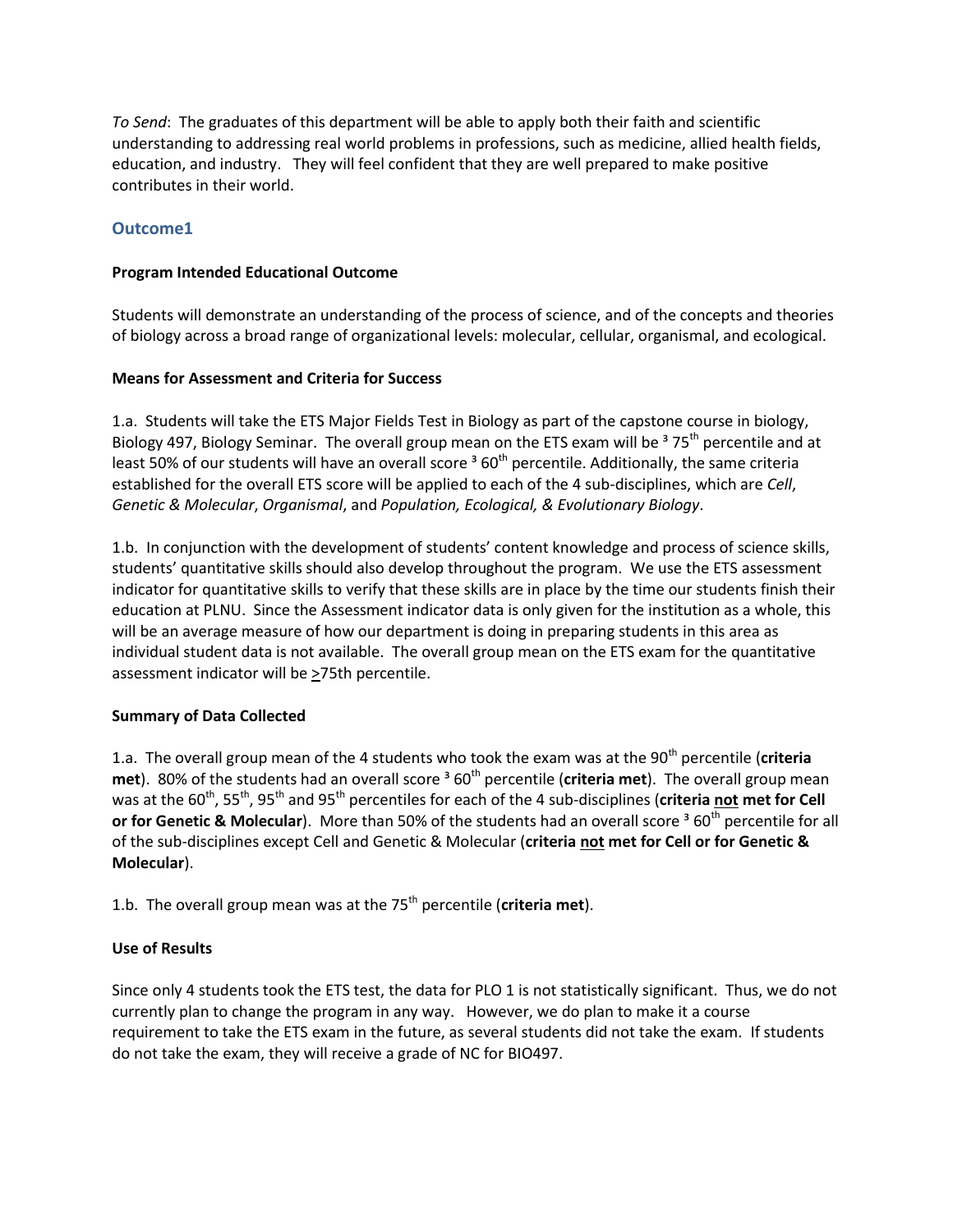## **Outcome2**

#### **Program Intended Educational Outcome**

Students will demonstrate a foundational knowledge of the principles of physical, organic, and inorganic chemistry, including the structure of matter, fundamental chemical reactions, and the factors that regulate such processes.

#### **Means for Assessment and Criteria for Success**

1. Students will be tested at various points in their college years to measure their acquisition of essential knowledge and understanding of certain areas of chemistry. Nationally normalized standardized exams prepared by the American Chemical Society will be used for this purpose. They will be administrated according to the following schedule:

| End of General Chemistry Sequence | <b>General Chemistry ACS Exam</b>    |
|-----------------------------------|--------------------------------------|
| End of Analytical Chemistry       | <b>Analytical Chemistry ACS Exam</b> |

2. Students took the ACS General Chemistry exam at the end of the General Chemistry sequence in the spring of 2011. The average score for the Environmental Science majors will be higher than the 50%tile.

#### **Summary of Data Collected**

Students took the ACS General Chemistry exam at the end of the General Chemistry sequence in the spring of 2011. The average score for the 4 Environmental Science majors was 28.0/70.0 (29%tile) (**Criteria Not Met** but too few students in the class for the data to be statistically significant).

## **Use of Results**

The chemistry part of the joint major curriculum will undergo a significant change next year. After surveying the programs of twenty other comparator schools we decided to bring our offerings more in line with the majority of those schools by consolidating the organic chemistry experience into the sophomore year and slightly expanding the amount of analytical chemistry we require. This results in a corresponding reduction in the elective units. We will track ACS exam scores into the future to see if this change strengthened the majors that depend on these courses.

## **Outcome3**

#### **Program Intended Educational Outcome**

Students will understand the basic techniques of chemical investigation and the fundamental principles and operating procedures of the major instruments used in chemical characterization and analysis.

#### **Means for Assessment and Criteria for Success**

Assessment tools yet to be designed; Criteria not yet determined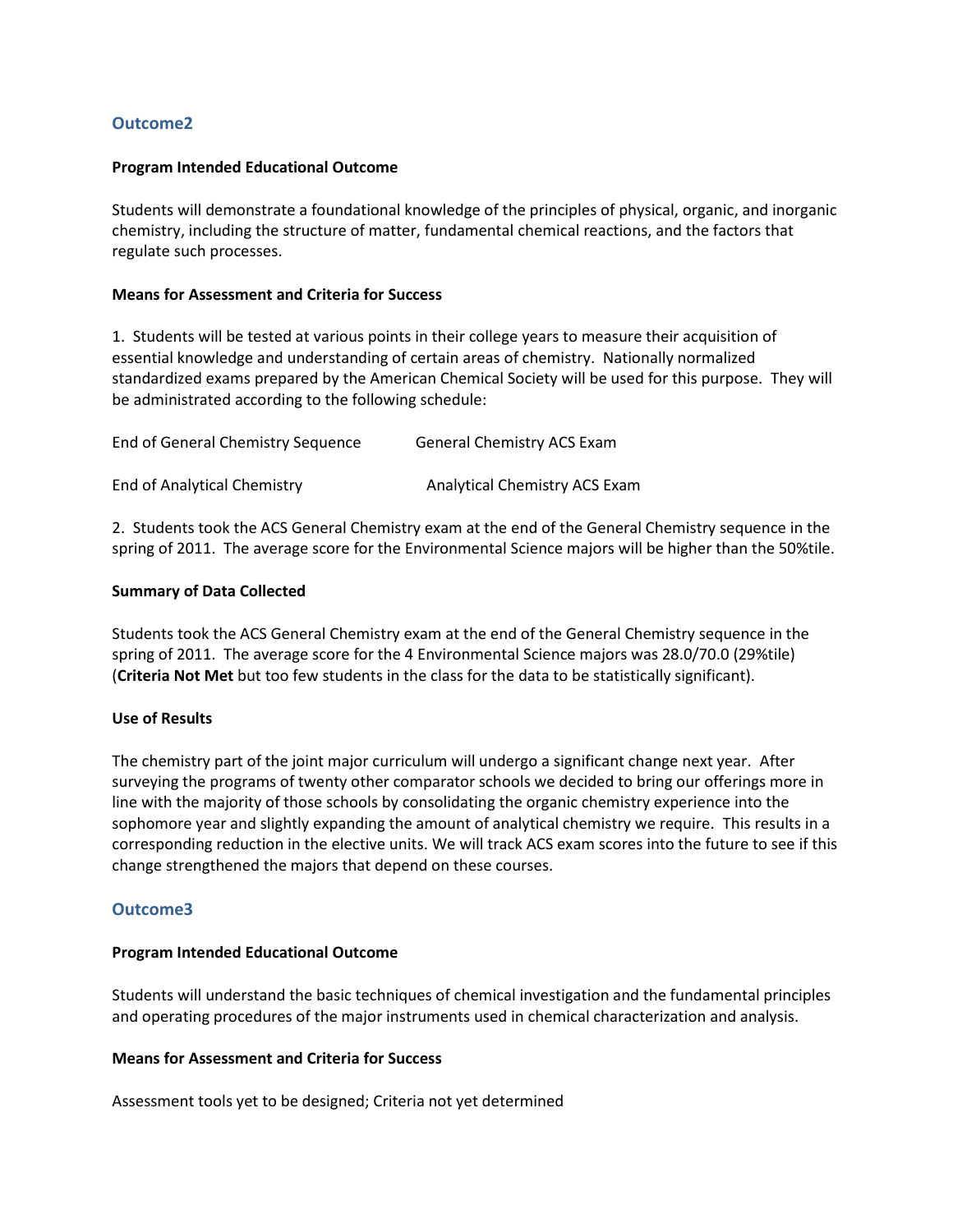#### **Summary of Data Collected**

PLO not assessed 2010-11

#### **Use of Results**

Data will be collected and analyzed on these in the future

## **Outcome4**

#### **Program Intended Educational Outcome**

Students will participate in the life of the departments of Biology and/or Chemistry by involvement in science clubs and/or in various positions of responsibility such as graders, tutors, and teaching assistants.

#### **Means for Assessment and Criteria for Success**

Assessment tools yet to be designed; Criteria not yet determined

#### **Summary of Data Collected**

PLO not assessed 2010-11

#### **Use of Results**

Data will be collected and analyzed on these in the future

## **Outcome5**

#### **Program Intended Educational Outcome**

Students will develop career goals and define a path by which to achieve these goals.

#### **Means for Assessment and Criteria for Success**

Assessment tools yet to be designed; Criteria not yet determined.

#### **Summary of Data Collected**

PLO not assessed 2010-11

### **Use of Results**

Data will be collected and analyzed on these in the future